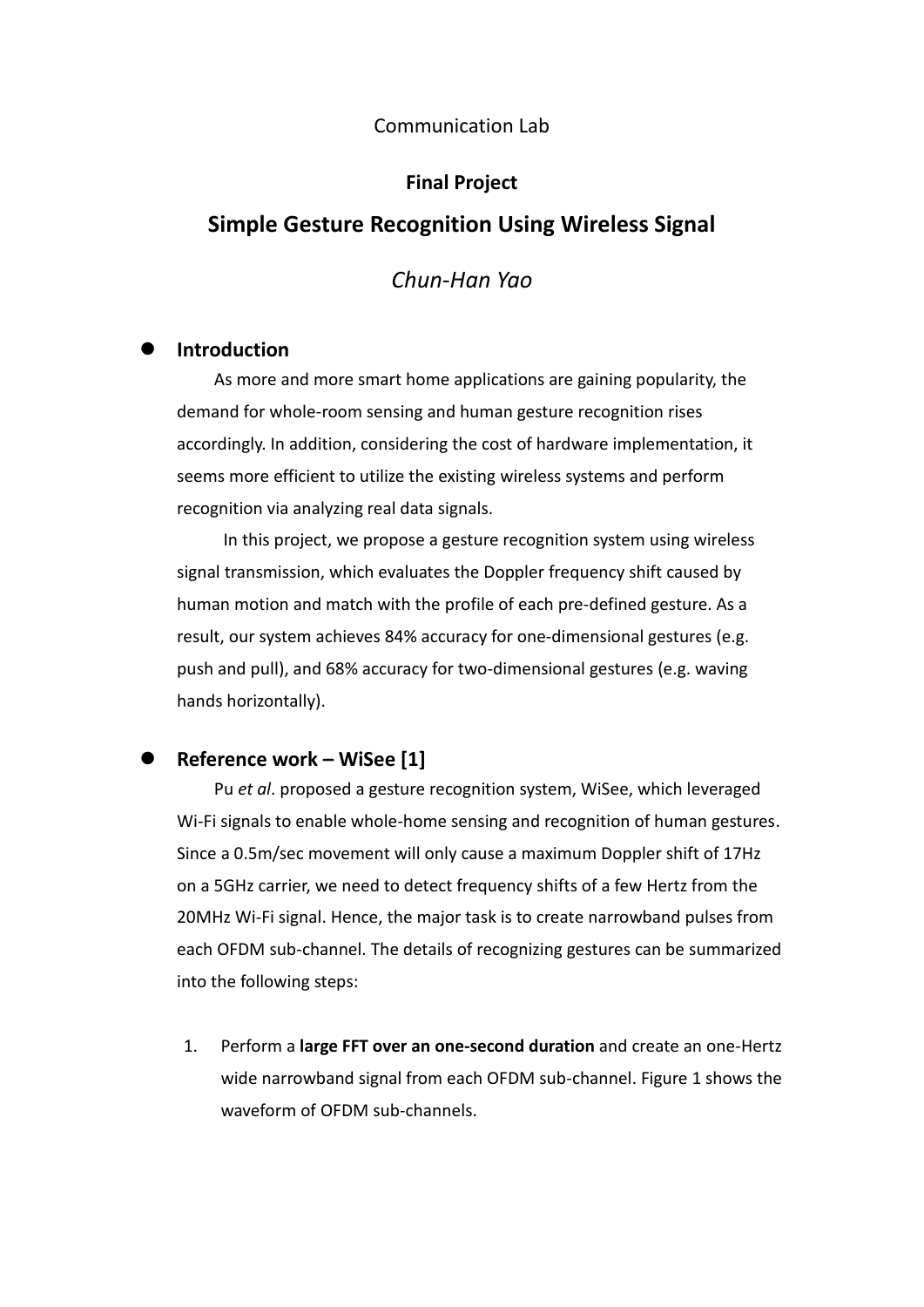

Figure 1. waveform of the OFDM channel

- 2. **Average the Doppler shifts** observed across all sub-channels to reduce the noise.
- 3. Design a data-equalizing re-encoder that **transforms each OFDM symbol**

**into the same symbol**.

4. Track the **time-frequency Doppler profile**. Figure 2 shows the

time-frequency Doppler profile of push.



Figure 2. The time-frequency profile of push

- 5. Match the observed profile with that of each pre-defined gesture.
- 6. Figure 3 shows the accuracy WiSee achieves. It can be seen that the

accuracy increases with the number of the antennas.



Figure 3. Accuracy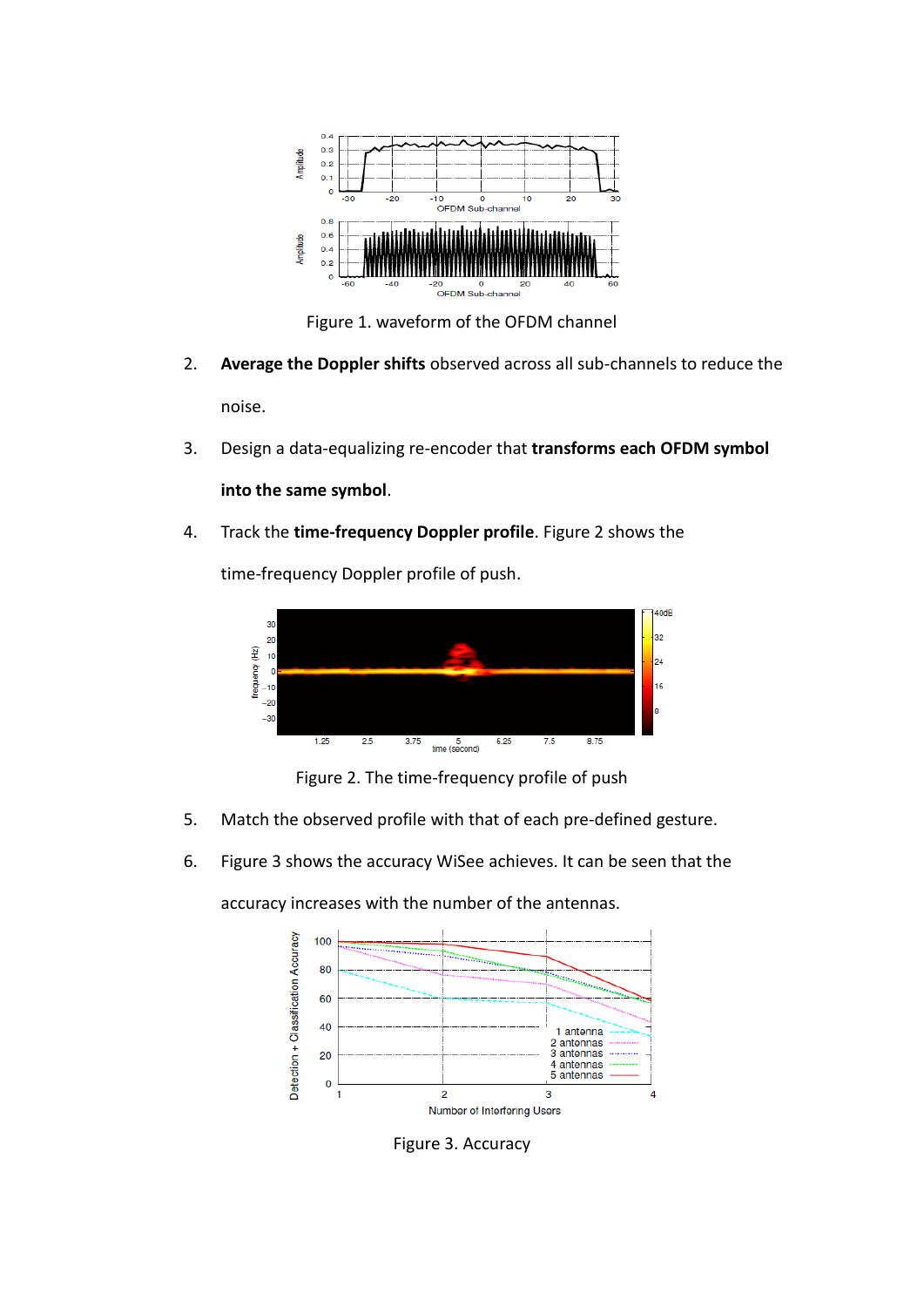### **System implementation**

The system is implemented by LabVIEW tools and two USRP devices connected by a MIMO cable. Each USRP has one Tx antenna and one Rx antenna, and receives the wireless signal transmitted by itself. The hardware setup is shown is Figure 4.



Figure 4. Hardware setup

With the control of LabVIEW tools, same symbol (1kHz sine wave on 2GHz carrier wave) is transmitted and received permanently by the USRPs devices. After receiving the signal, we do large FFT over an one-second duration, extracting the PSD in the interested range (960 – 1040 Hz). Finally, gesture recognition can be done by evaluating the Doppler shifts. Figure 5 shows the control panels and block diagrams on LabVIEW.



Figure 5.1 Control panel of the transmitter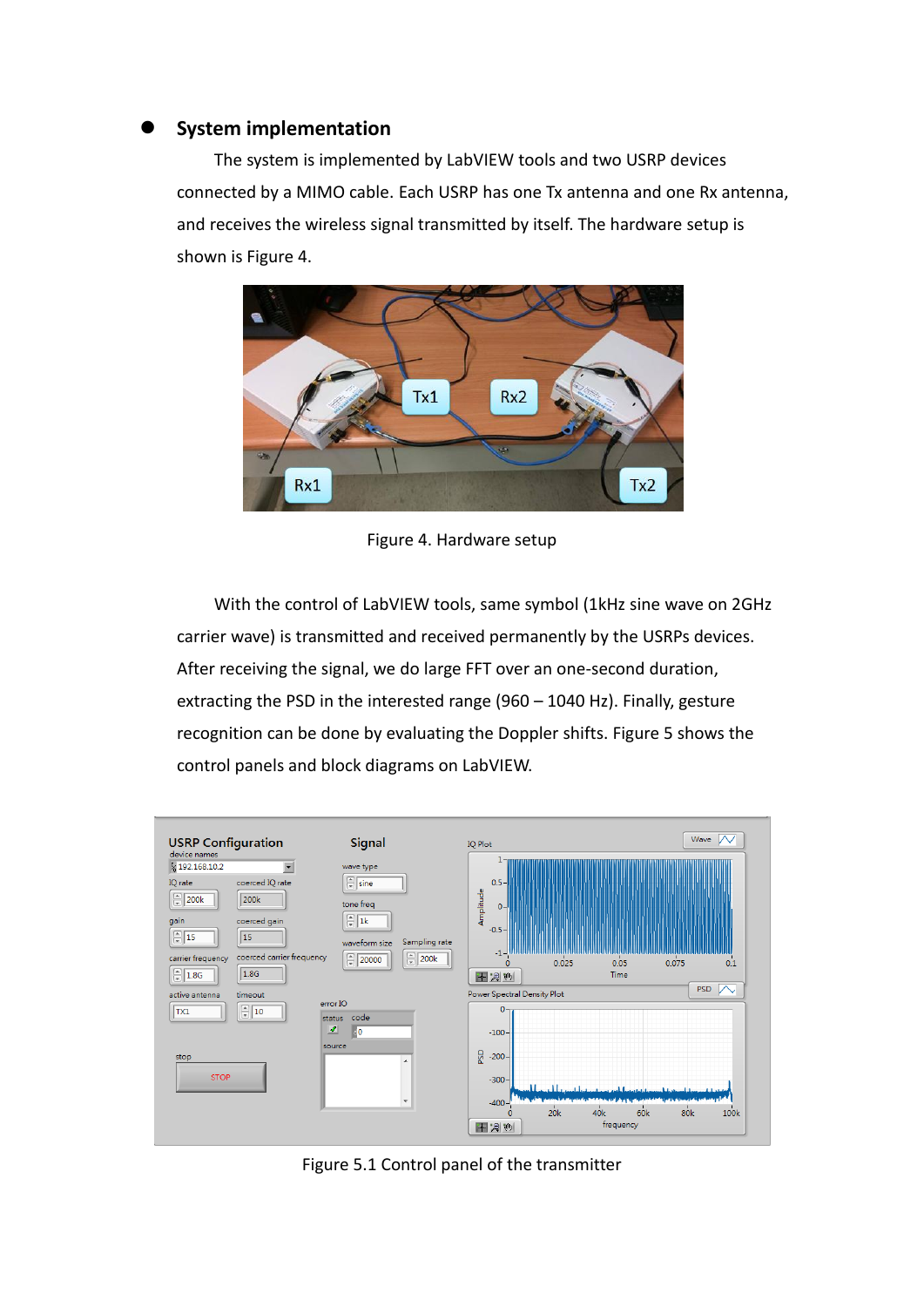

Figure 5.2 Block diagram of the transmitter



Figure 5.3 Control panel of the receiver



Figure 5.4 Control panels of two receivers showing the PSD in the interested frequency range and the results of recognition.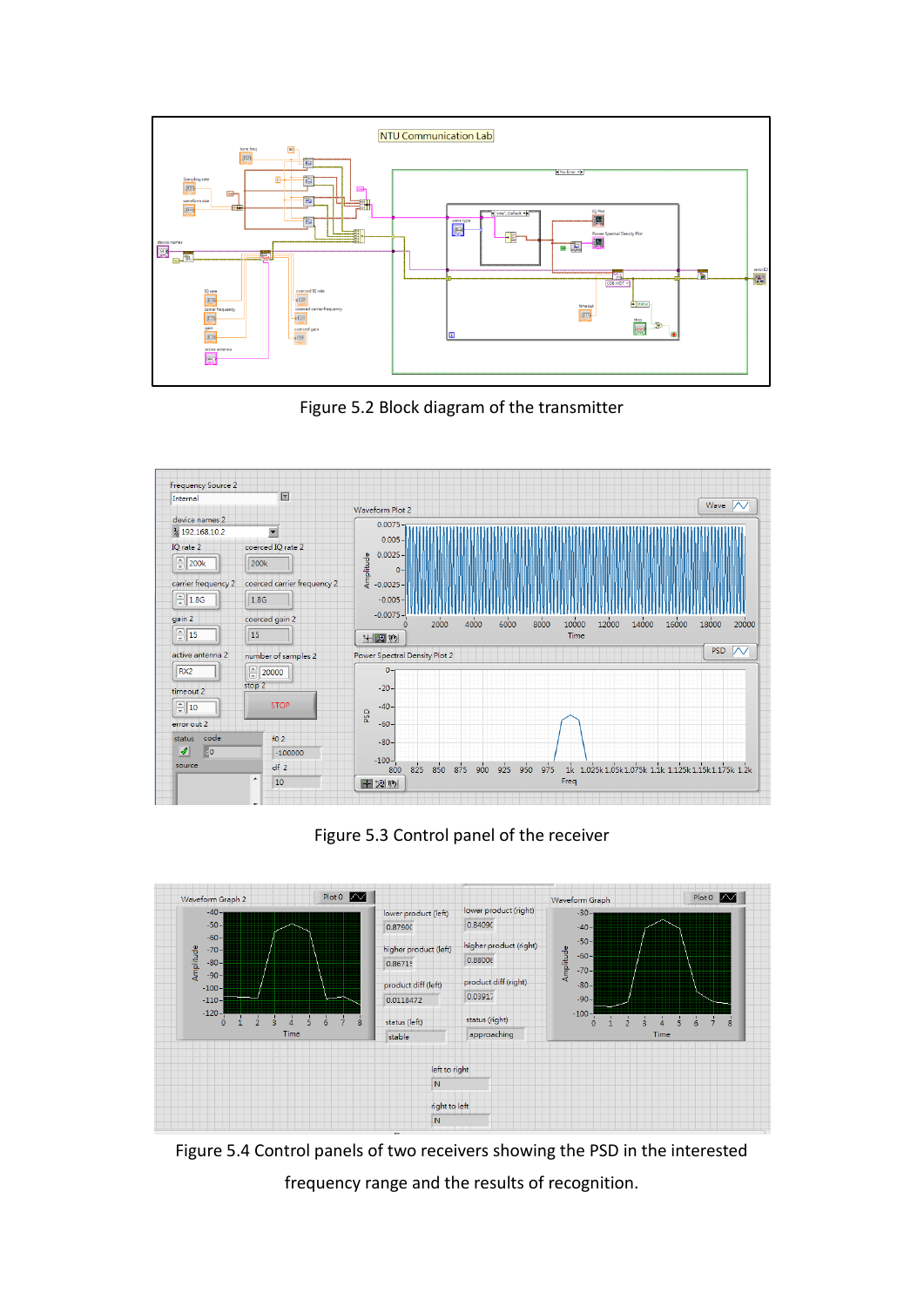

Figure 5.5 Block diagram of the receiver

First, the raw PSD is normalized to prevent noise. Then, for each USRP, we determine if the Doppler shift is large enough. If yes, a positive Doppler shift indicates an approaching movement, while a negative Doppler shift indicates a leaving movement. Combining the two USRP, we can recognize movements of another dimension, such as waving hands horizontally. The block diagrams of recognition are shown in Figure 6.



Figure 6.1 Block diagram of recognizing pull and push



Figure 6.2 Block diagram of recognizing waving gestures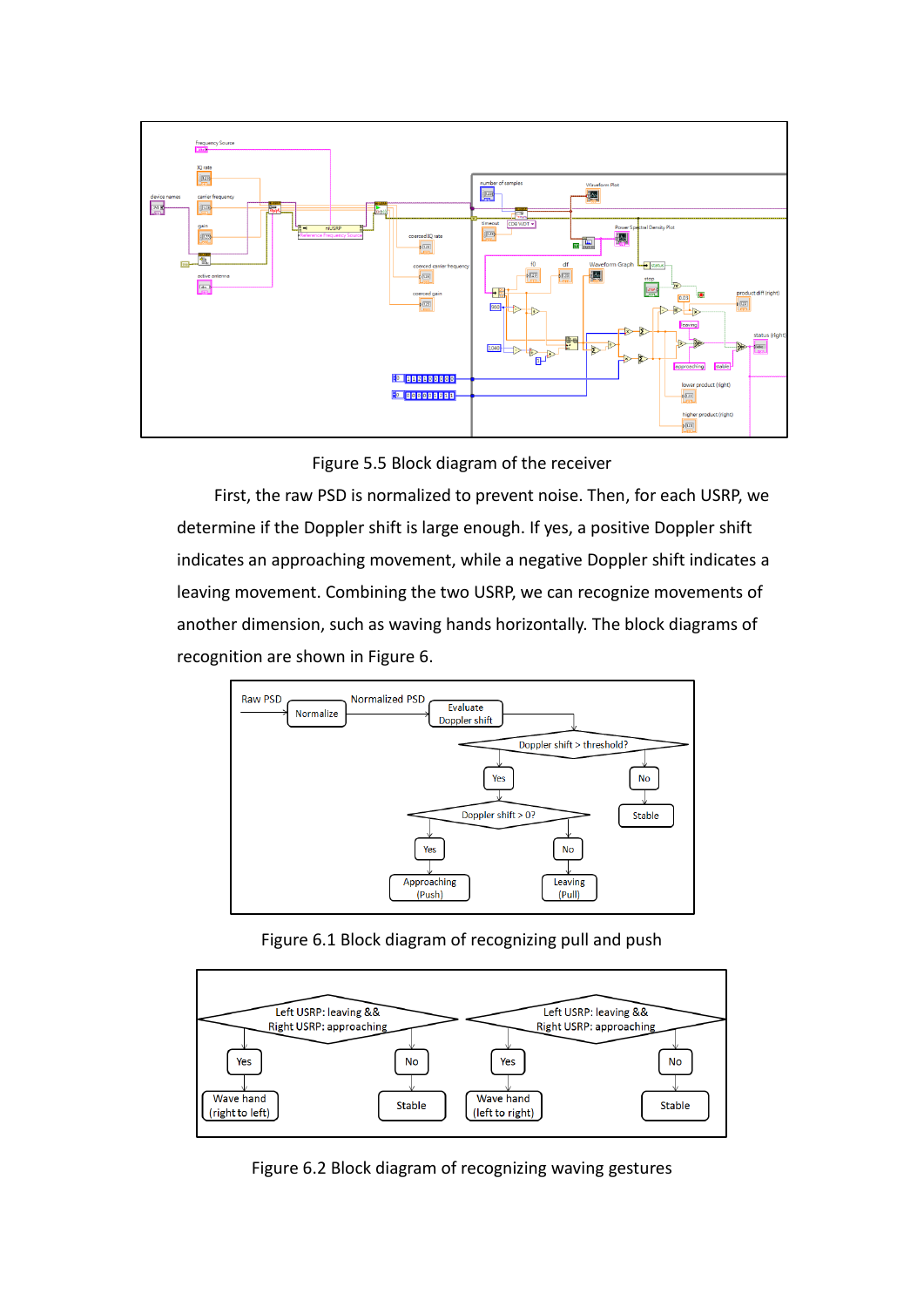#### **Main achievements**

With single USRP, we can recognize gestures with one-dimension, such as push, pull and punch. With two USRP, we can deal with two-dimensional gestures like waving hands horizontally (left to right / right to left). Figure 7 demonstrates the gestures mentioned.



4. Waving from left to right 5. Waving from right to left

Figure 7. Demonstrations of gestures

## **Experimental Results**

In the experiments, we seek to discover the correlation between the accuracy of recognition and the following factors: 1. Distance between human and USRP devices. 2. Velocity of human motion. 3. Angle between Tx and Rx antennas.

### 1. **Accuracy – Distance** (motion velocity = 1m/sec, antenna angle = 100°)

|                      | 0.3 <sub>m</sub> | 1 <sub>m</sub> |
|----------------------|------------------|----------------|
| Push                 | 82%              | 50%            |
| Pull                 | 82%              | 58%            |
| Left to right        | 54%              | Χ              |
| <b>Right to left</b> | 54%              | χ              |

2. **Accuracy – Motion velocity** (distance = 0.3m, antenna angle = 100°)

|                      | <b>Fast</b><br>(1.5m/sec) | <b>Medium</b><br>(1m/sec) | <b>Medium</b><br>(0.5m/sec) |
|----------------------|---------------------------|---------------------------|-----------------------------|
| Push                 | 80%                       | 82%                       | 90%                         |
| Pull                 | 80%                       | 82%                       | 92%                         |
| Left to right        | 28%                       | 54%                       | 56%                         |
| <b>Right to left</b> | 28%                       | 54%                       | 62%                         |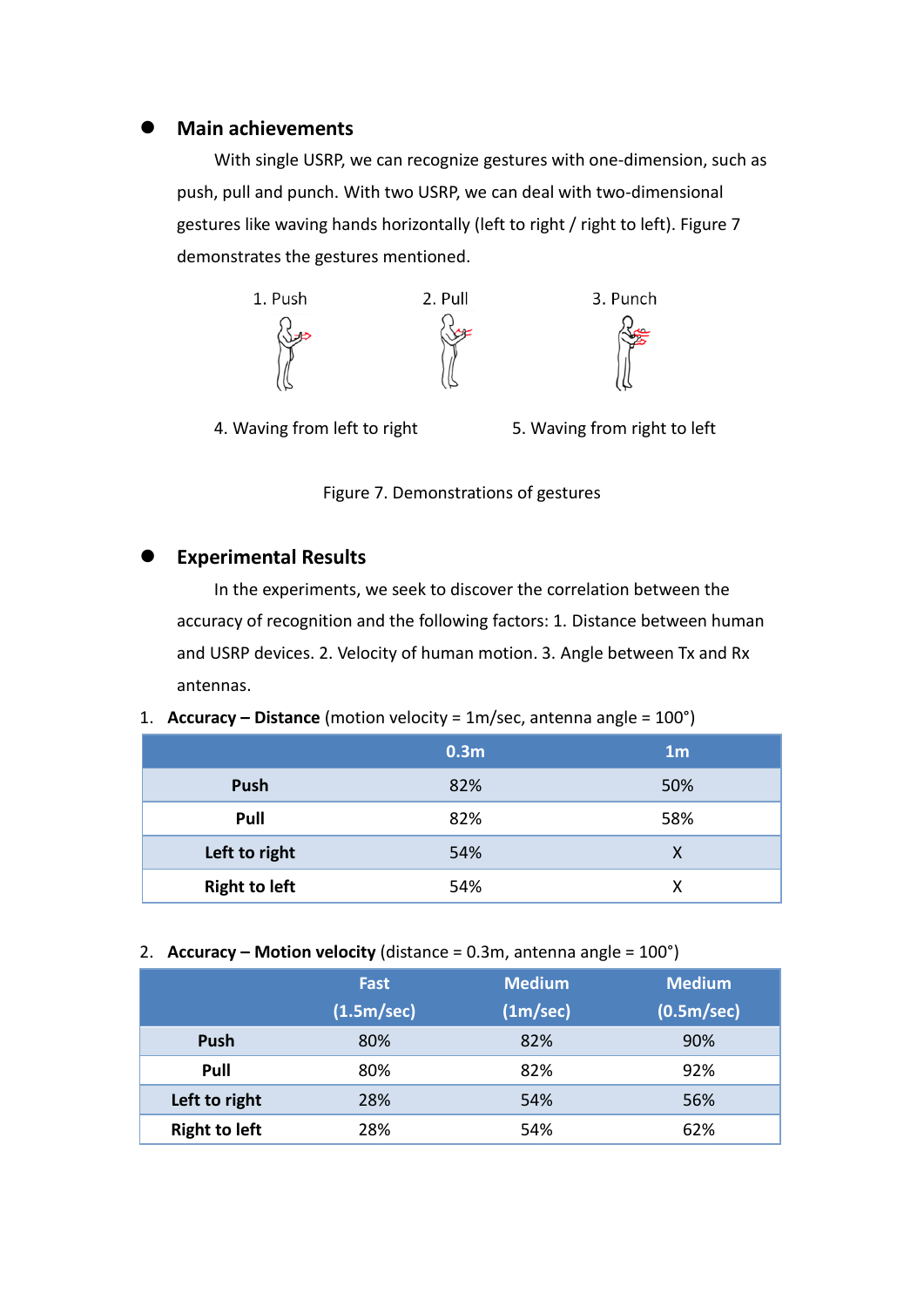|                      | $60^\circ$ | $80^\circ$ | $100^\circ$ | $120^\circ$ |
|----------------------|------------|------------|-------------|-------------|
| Push                 | 92%        | 72%        | 82%         | 84%         |
| Pull                 | 88%        | 76%        | 82%         | 80%         |
| Left to right        | 62%        | 64%        | 54%         | 58%         |
| <b>Right to left</b> | 60%        | 68%        | 54%         | 60%         |

3. **Accuracy – Angle between antennas** (distance = 0.3m, motion speed = 1m/sec)

### **Discussions**

#### 1. Accuracy - Distance

Since the system is **sensitive to noise**, the accuracy of gesture recognition drops drastically with the distance between human body and USRP devices. For gestures which require multiple USRPs, the accuracy becomes poor since the **distance between two USRPs is limited by the MIMO cable**.

### 2. Accuracy - Motion velocity

When detecting gestures like push and pull, which requires only one USRP, the accuracy remains high regardless of the speed of hand movements.

However, for gestures like waving hands, the system recognizes them accurately only when the Doppler shift caused by the motion is within the **target frequency range** (960-1040Hz).

For example, if the waving is too fast, it will cause a 60Hz frequency shift. But in our system, we only detect the frequency in range of 960 to 1040 Hz. Hence, the accuracy decreases.

Furthermore, when detecting waves, the system needs to recognize two gestures simultaneously (pull and push in two USRPs). So if the movement velocity is too high, **the USRP devices can't react to the drastic change in time due to system limit**, which also affects the accuracy.

### 3. Accuracy – Angle between antennas

The recognition of push and pull achieves a highest accuracy when the angle between Tx and Rx antennas is 60°. However, the accuracy of recognizing waving hands is highest when the angle is 80°. It's probably affected by the **direction of transmitted wave from the antennas**.